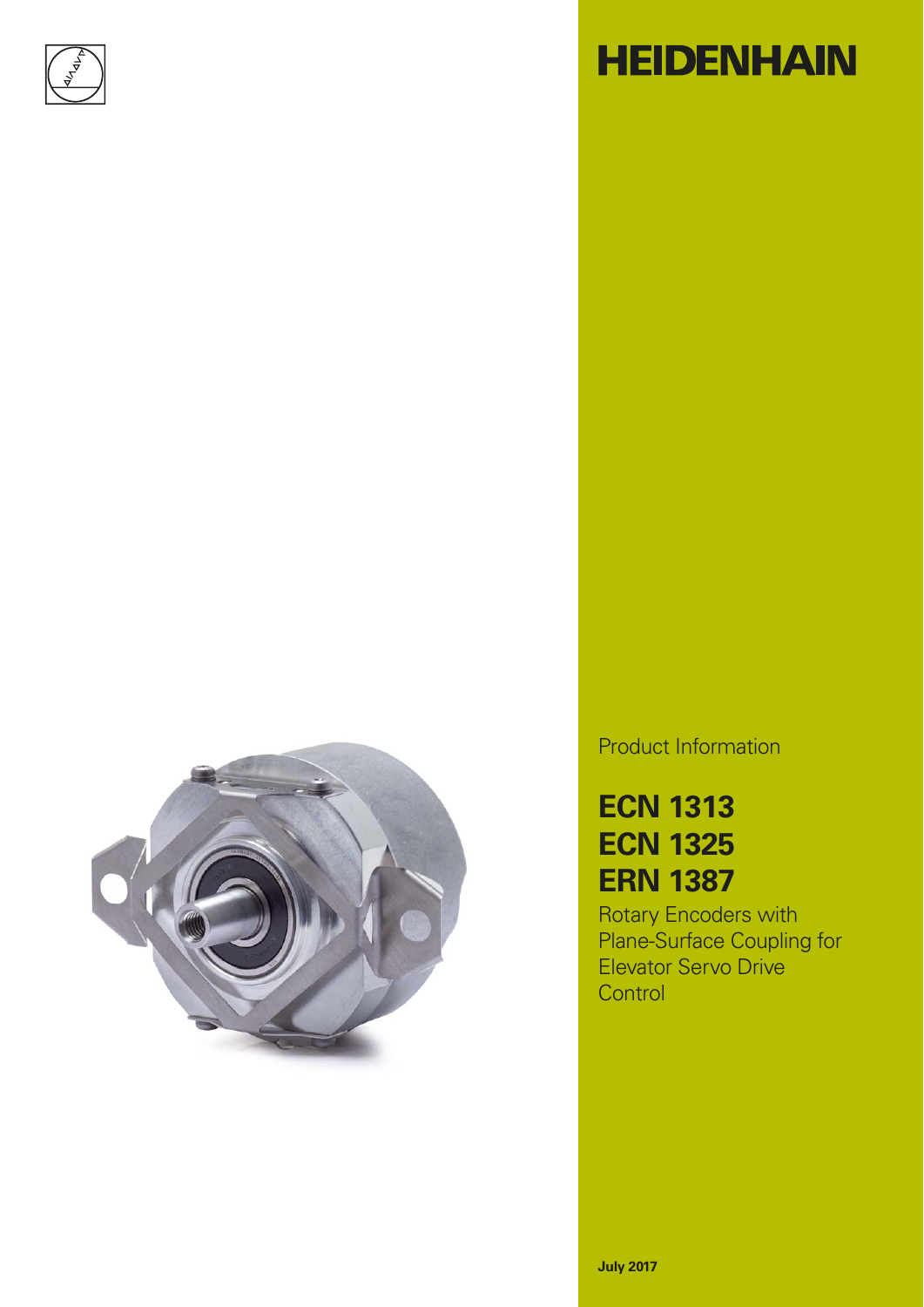### **ECN/ERN 1300 series**

**Rotary encoders with integral bearings for elevator technology**

- **Simple installation**
- **Rigid shaft coupling**
- **Plane-surface coupling for large mounting tolerances**
- **Uniform dimensions for various electrical interfaces**











Tolerancing ISO 8015<br>ISO 2768 - m H  $< 6$  mm:  $\pm 0.2$  mm

- $\mathbb{Z}$  = Bearing of mating shaft
- **= Bearing of encoder**
- $$\circledR$  = Required mating dimensions$
- $$\omega$  = Measuring point for operating temperature$
- 1 = Screw plug, width  $A/F$  3 and 4. Tightening torque:  $5+0.5$  Nm
- $2 = PCB$  connector
- 3 = Self-tightening screw M5 x 50 DIN 6912 width A/F 4, tightening torque 5+0.5 Nm
- 4 = M10 back-off thread
- 5 = M6 back-off thread
- $6$  = Max. permissible tolerance during motor shaft rotation  $\pm 1.5$  mm
- $7$  = Max. permissible static radial offset of motor shaft in indicated direction  $\pm 0.13$  mm
- 8 = Direction of shaft rotation for output signals as per the interface description

 $mm$ ⊟⊕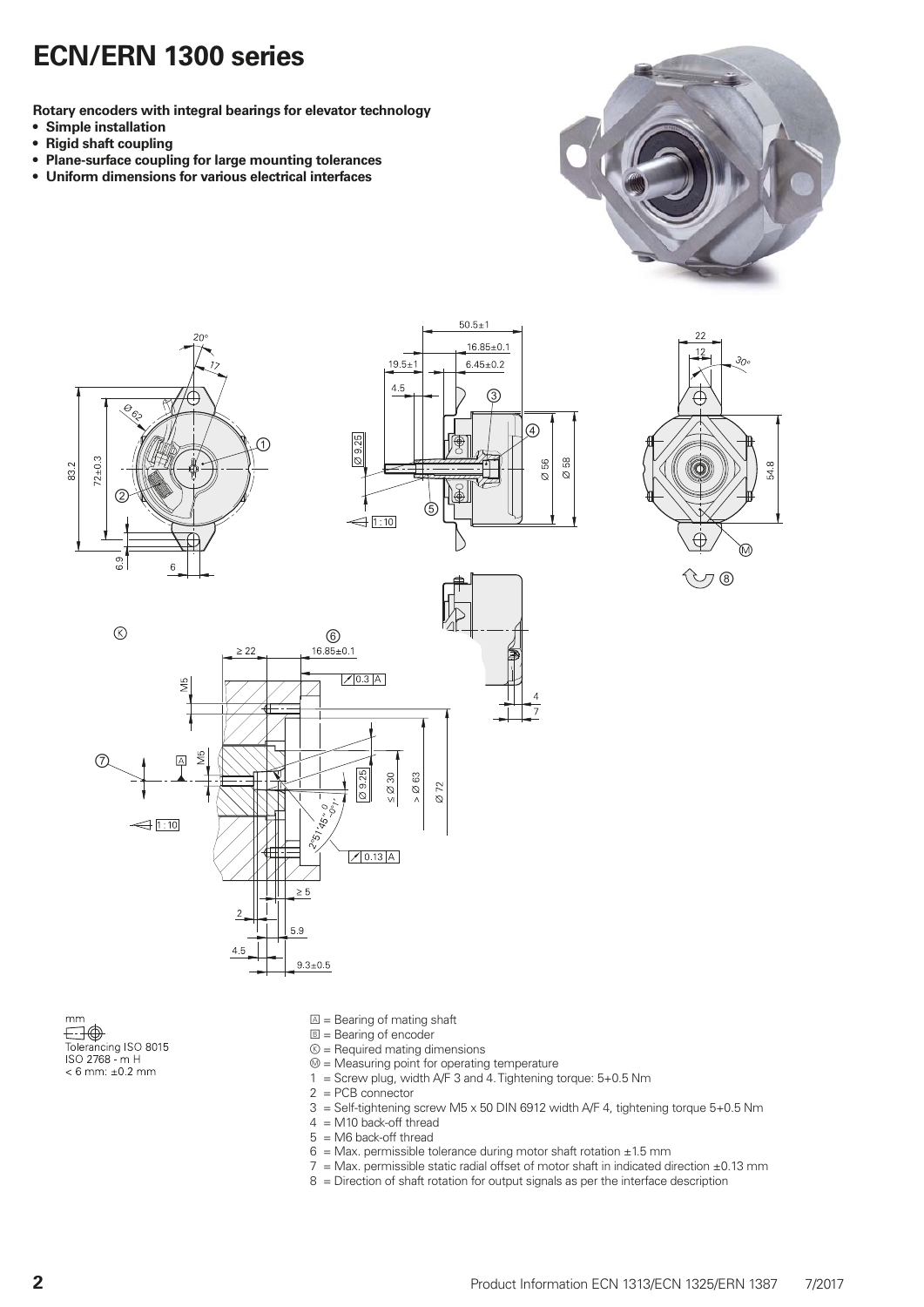|                                                             | <b>Absolute</b>                                                                               |                                                                | <b>Incremental</b>                     |  |  |  |  |  |
|-------------------------------------------------------------|-----------------------------------------------------------------------------------------------|----------------------------------------------------------------|----------------------------------------|--|--|--|--|--|
|                                                             | <b>ECN 1325</b>                                                                               | <b>ECN 1313</b>                                                | <b>ERN 1387</b>                        |  |  |  |  |  |
| <b>Part number</b>                                          | 683643-xx                                                                                     | 768295-xx                                                      | 749146-xx                              |  |  |  |  |  |
| Interface $1$                                               | EnDat 2.2                                                                                     |                                                                | $\sim$ 1 V <sub>PP</sub>               |  |  |  |  |  |
| Ordering designation                                        | EnDat22                                                                                       | EnDat01                                                        | $\overline{\phantom{m}}$               |  |  |  |  |  |
| Position values/revolution                                  | 33554432 (25 bits)                                                                            | 8192 (13 bits)                                                 | $Z1$ track <sup>3)</sup>               |  |  |  |  |  |
| Electrically permissible<br>speed/error <sup>2)</sup>       | $\leq 15000$ rpm<br>(for continuous position value)                                           | $\leq 1500$ rpm/ $\pm 1$ LSB<br>$\leq$ 12000 rpm/ $\pm$ 50 LSB | $\overline{\phantom{0}}$               |  |  |  |  |  |
| Calculation time t <sub>cal</sub><br>Clock frequency        | $\leq 7$ µs<br>$\leq$ 16 MHz                                                                  | $\leq 9$ µs<br>$\leq$ 2 MHz                                    | $\qquad \qquad -$<br>$\qquad \qquad -$ |  |  |  |  |  |
| Incremental signals <sup>1)</sup>                           | $\equiv$                                                                                      | $\sim$ 1 V <sub>PP</sub>                                       | $\sim$ 1 V <sub>PP</sub>               |  |  |  |  |  |
| Line count/system accuracy                                  | 2048/±20"                                                                                     |                                                                |                                        |  |  |  |  |  |
| Reference mark                                              | $\overline{\phantom{0}}$                                                                      |                                                                | One                                    |  |  |  |  |  |
| Cutoff frequency -3 dB                                      | $\overline{\phantom{0}}$                                                                      | $\geq 400$ kHz                                                 | $\geq$ 210 kHz                         |  |  |  |  |  |
| <b>Electrical connection</b><br>Via PCB connector           | Rotary encoder: 12-pin<br>Temperature sensor <sup>4)</sup> : 4-pin                            | 12-pin                                                         | 14-pin                                 |  |  |  |  |  |
| Voltage supply                                              | DC 3.6 V to 14 V                                                                              |                                                                | DC 5V ±0.25V                           |  |  |  |  |  |
| Power consumption <sup>1)</sup><br>(maximum)                | $3.6$ V: $\leq 600$ mW<br>14 V: ≤ 700 mW                                                      |                                                                | $\overline{\phantom{0}}$               |  |  |  |  |  |
| <b>Current consumption</b>                                  | 5 V: 85 mA (typical, without load)                                                            |                                                                | $\leq$ 130 mA (without load)           |  |  |  |  |  |
| <b>Stator coupling</b>                                      | Plane-surface coupling                                                                        |                                                                |                                        |  |  |  |  |  |
| <b>Shaft</b>                                                | Taper shaft $\varnothing$ 9.25 mm; taper 1:10                                                 |                                                                |                                        |  |  |  |  |  |
| Mech. permiss. speed n                                      | $\leq 2000$ rpm                                                                               |                                                                |                                        |  |  |  |  |  |
| Starting torque                                             | $\leq$ 0.01 Nm (at 20 °C)                                                                     |                                                                |                                        |  |  |  |  |  |
| Moment of inertia of rotor                                  | $2.6 \cdot 10^{-6}$ kgm <sup>2</sup>                                                          |                                                                |                                        |  |  |  |  |  |
| Permissible axial motion of<br>measured shaft <sup>5)</sup> | $±1.5$ mm                                                                                     |                                                                |                                        |  |  |  |  |  |
| Radial runout of the<br>measured shaft                      | $0.13$ mm                                                                                     |                                                                |                                        |  |  |  |  |  |
| Vibration 55 Hz to 2000 Hz<br><b>Shock 6 ms</b>             | $\leq$ 300 m/s <sup>2 6)</sup> (EN 60068-2-6)<br>$\leq$ 2000 m/s <sup>2</sup> (EN 60068-2-27) |                                                                |                                        |  |  |  |  |  |
| <b>Operating temperature</b>                                | $-40$ °C to +115 °C<br>$-40$ °C to +120 °C                                                    |                                                                |                                        |  |  |  |  |  |
| Protection EN 60529                                         | IP40 when mounted                                                                             |                                                                |                                        |  |  |  |  |  |
| <b>Mass</b>                                                 | $\approx 0.25$ kg                                                                             |                                                                |                                        |  |  |  |  |  |

1) See *Interfaces of HEIDENHAIN Encoders* brochure

 $2)$  Velocity-dependent deviations between the absolute value and incremental signals

 $\frac{3}{1}$  One sine and one cosine signal per revolution

 $^{4)}$  Evaluation optimized for KTY 84-130

 $^{5}$ ) Compensation of mounting tolerances and thermal expansion, not dynamic motion

<sup>6)</sup> As per standard for room temperature; for operating temperature  $U$  Up to +100 °C:  $\leq$  300 m/s<sup>2</sup>

Up to +100 °C:  $\leq$  300 m/s<sup>2</sup><br>Up to +115 °C or +120 °C:  $\leq$  150 m/s<sup>2</sup>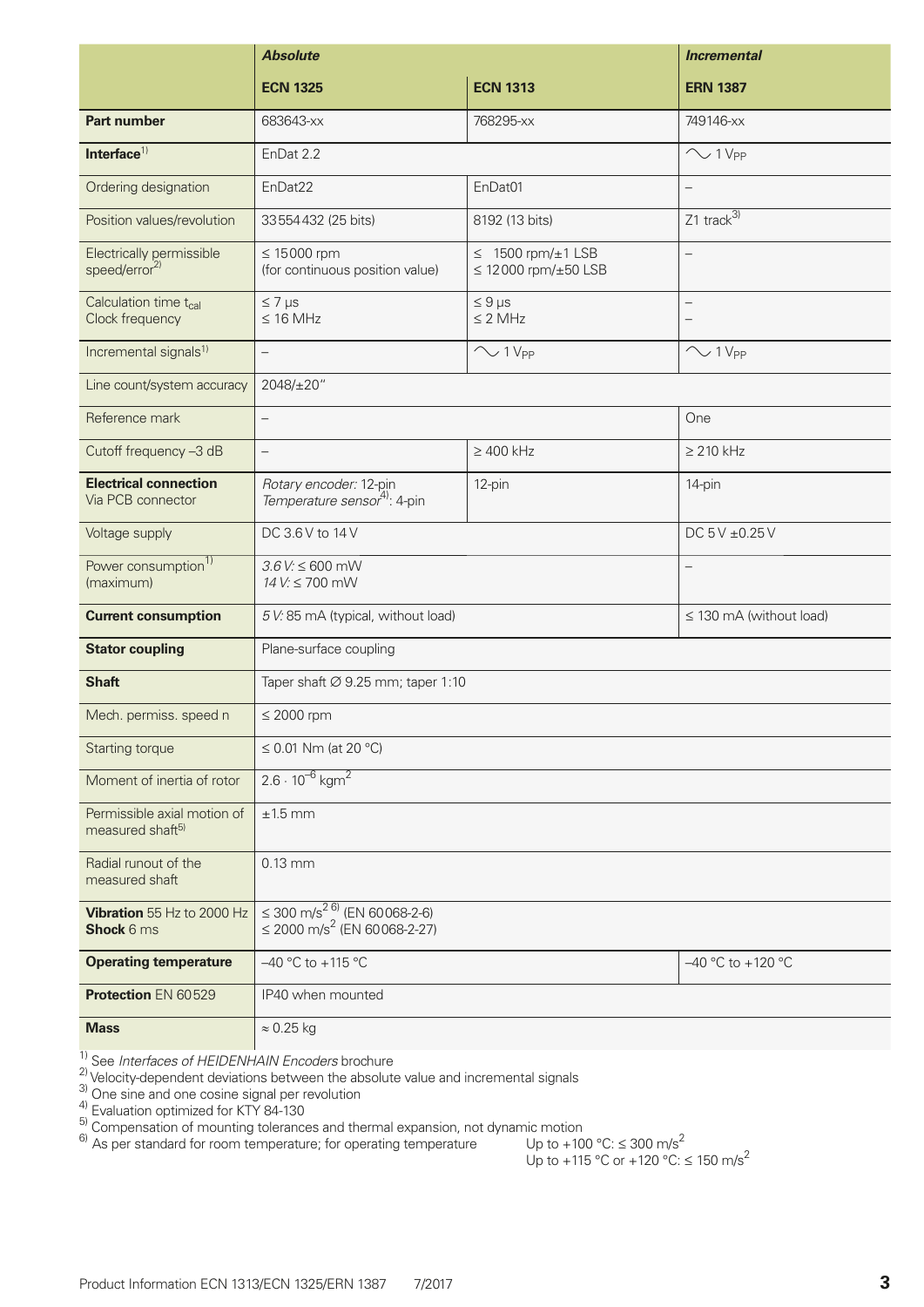### **Electrical connection**

Pin layouts

**ECN 1313 pin layout**

| 17-pin coupling or<br>flange socket M23<br>$\blacksquare$<br>30<br>♦ |                 |                     |                 |                                   | 参                         |                        | —∣                      |                       |                      |                | 12-pin PCB connector<br>2 3 4 5 6 | E<br>12        |              |
|----------------------------------------------------------------------|-----------------|---------------------|-----------------|-----------------------------------|---------------------------|------------------------|-------------------------|-----------------------|----------------------|----------------|-----------------------------------|----------------|--------------|
| Power supply                                                         |                 |                     |                 | Incremental signals <sup>1)</sup> |                           |                        |                         |                       | Serial data transfer |                |                                   |                |              |
| $\blacksquare$ $\blacksquare$                                        | 7               |                     | 10              | 4                                 | 11                        | 15                     | 16                      | 12                    | 13                   | 14             | 17                                | 8              | 9            |
| 더<br>12                                                              | 1 <sub>b</sub>  | 6a                  | 4 <sub>b</sub>  | 3a                                | $\prime$                  | 2a                     | 5 <sub>b</sub>          | 4a                    | 3 <sub>b</sub>       | 6 <sub>b</sub> | 1a                                | 2 <sub>b</sub> | 5a           |
|                                                                      | $U_{P}$         | <b>Sensor</b><br>Uр | 0V              | <b>Sensor</b><br>0V               | <b>Internal</b><br>shield | $A+$                   | $A-$                    | $B+$                  | $B -$                | <b>DATA</b>    | <b>DATA</b>                       | <b>CLOCK</b>   | <b>CLOCK</b> |
|                                                                      | Brown/<br>Green | Blue                | White/<br>Green | White                             |                           | Green/<br><b>Black</b> | Yellow/<br><b>Black</b> | Blue/<br><b>Black</b> | Red/<br><b>Black</b> | Gray           | Pink                              | Violet         | Yellow       |

|                   | Other signals       |                     |  |  |  |  |
|-------------------|---------------------|---------------------|--|--|--|--|
|                   | 5<br>6              |                     |  |  |  |  |
| 困困                |                     |                     |  |  |  |  |
| $\blacksquare$ 12 |                     |                     |  |  |  |  |
|                   | Brown <sup>2)</sup> | White <sup>2)</sup> |  |  |  |  |

**Cable shield** connected to housing;  $U_P$  = Power supply voltage; **T** = Temperature **Sensor:** The sensor line is connected in the encoder with the corresponding power line. Vacant pins or wires must not be used.

| 12 |                               |                     |
|----|-------------------------------|---------------------|
| ⋹  | $\sqrt{B}$ rown <sup>2)</sup> | White <sup>2)</sup> |
|    |                               |                     |

 $\frac{1}{2}$  Only with ordering designations EnDat 01 and EnDat 02  $^{2)}$  Only for cables inside the motor housing

### **ECN 1325 pin layout**

| 8-pin coupling or<br>9-pin flange socket,<br>flange socket, M12<br>M23<br>$\equiv$<br>$\equiv$<br>┝╾╽<br>B) |                 |                     |                         |                     |                                       |                | $6\degree$<br>$\frac{5}{2}$ |                |              |          |
|-------------------------------------------------------------------------------------------------------------|-----------------|---------------------|-------------------------|---------------------|---------------------------------------|----------------|-----------------------------|----------------|--------------|----------|
| 16-pin<br>E<br><b>PCB</b> connector<br>16<br>23456<br>89                                                    |                 |                     |                         |                     |                                       |                |                             |                |              |          |
| Voltage supply                                                                                              |                 |                     |                         |                     | Other signals<br>Serial data transfer |                |                             |                |              |          |
| $\equiv$ M12                                                                                                | 8               | $\overline{2}$      | 5                       | $\mathbf{1}$        | $\mathbf{3}$                          | $\overline{4}$ | $\overline{ }$              | 6              |              |          |
| M23<br>$\blacksquare$                                                                                       | $\overline{3}$  | $\overline{7}$      | $\overline{\mathbf{4}}$ | 8                   | $5\phantom{1}$                        | 6              | $\mathbf{1}$                | $\overline{2}$ | $\prime$     | $\prime$ |
| $\blacksquare$ 16                                                                                           | 1 <sub>b</sub>  | 6a                  | 4 <sub>b</sub>          | 3a                  | 6 <sub>b</sub>                        | 1a             | 2 <sub>b</sub>              | 5a             | 8a           | 8b       |
|                                                                                                             | $U_{P}$         | <b>Sensor</b><br>Up | 0V                      | <b>Sensor</b><br>0V | <b>DATA</b>                           | <b>DATA</b>    | <b>CLOCK</b>                | <b>CLOCK</b>   | $T +$        | $T -$    |
|                                                                                                             | Brown/<br>Green | Blue                | White/<br>Green         | White               | Gray                                  | Pink           | Violet                      | Yellow         | <b>Brown</b> | Green    |

**Cable shield** connected to housing

**UP** = Power supply; **T** = Temperature

**Sensor:** The sensor line is connected in the encoder with the corresponding power line. Vacant pins or wires must not be used.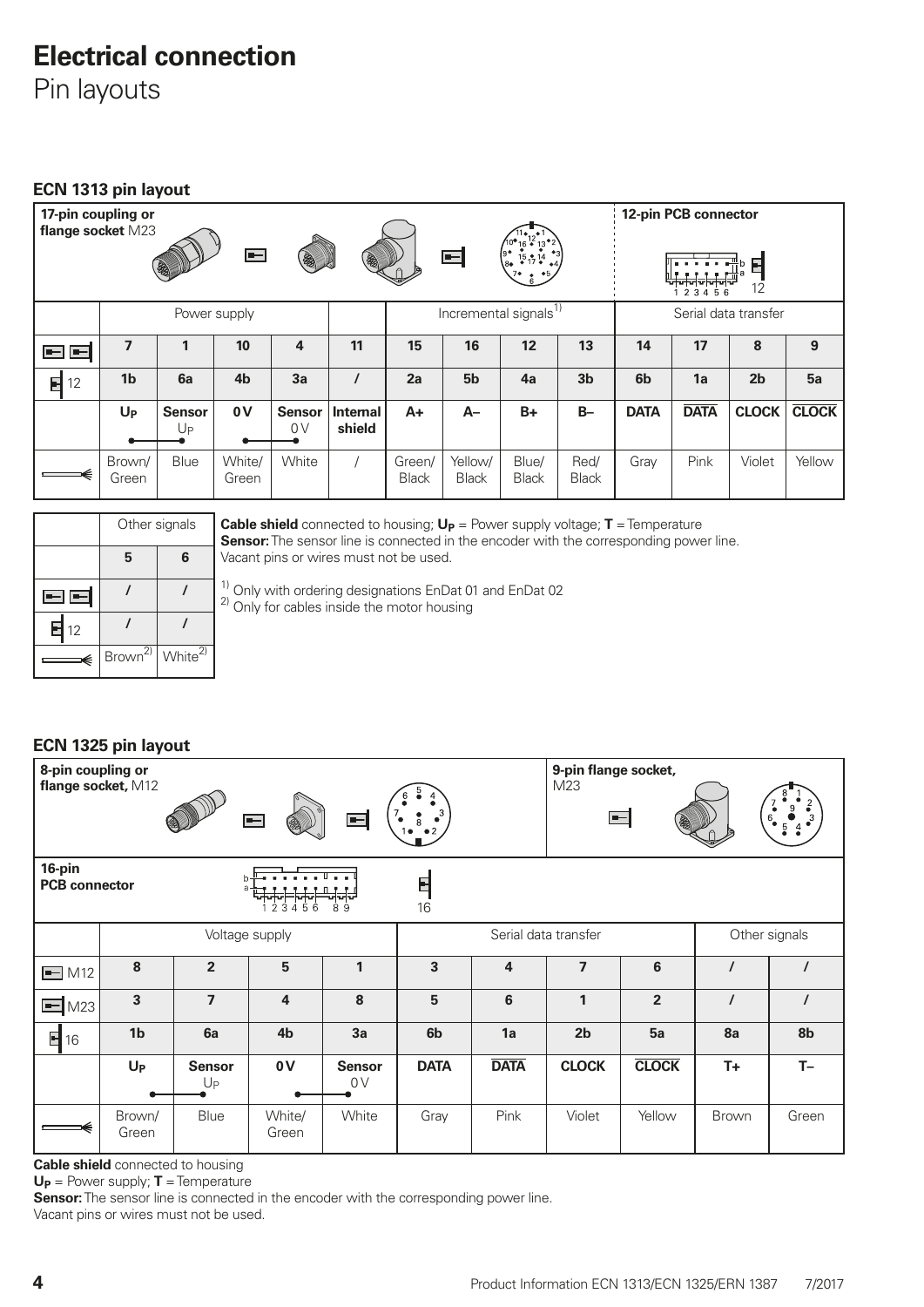#### **ERN 1387 pin layout**

| 17-pin coupling or                                |                 |                                 |                 |                         |                                                                                                  |                        |                         |                | 14-pin PCB connector |                |                |
|---------------------------------------------------|-----------------|---------------------------------|-----------------|-------------------------|--------------------------------------------------------------------------------------------------|------------------------|-------------------------|----------------|----------------------|----------------|----------------|
| flange socket M23<br>$\blacksquare$<br>S<br>§     |                 |                                 | E<br>BL         |                         | $16 - 13$ <sup>92</sup><br>$\begin{bmatrix} 5 & 15 & 14 & 3 \\ 8 & 6 & 17 & 6 & 4 \end{bmatrix}$ |                        | 뎐<br>2 3 4 5 6 7        |                |                      |                |                |
|                                                   | Voltage supply  |                                 |                 |                         |                                                                                                  | Incremental signals    |                         |                |                      |                |                |
| $\left  \bullet \right $ $\left  \bullet \right $ |                 |                                 | 10              | $\overline{\mathbf{4}}$ | 11                                                                                               | 15                     | 16                      | 12             | 13                   | 3              | $\overline{2}$ |
| 뎐                                                 | 1 <sub>b</sub>  | 7a                              | 5 <sub>b</sub>  | 3a                      |                                                                                                  | 6 <sub>b</sub>         | 2a                      | 3 <sub>b</sub> | 5a                   | 4 <sub>b</sub> | 4a             |
|                                                   | $U_{P}$         | <b>Sensor</b><br>U <sub>P</sub> | 0V              | <b>Sensor</b><br>0V     | <b>Internal</b><br>shield                                                                        | $A+$                   | $A-$                    | $B+$           | $B -$                | $R+$           | $R-$           |
|                                                   | Brown/<br>Green | Blue                            | White/<br>Green | White                   |                                                                                                  | Green/<br><b>Black</b> | Yellow/<br><b>Black</b> | Blue/Black     | Red/Black            | Red            | <b>Black</b>   |

|    | Other signals |       |                |        |                    |              |  |
|----|---------------|-------|----------------|--------|--------------------|--------------|--|
| 98 | 14            | 17    | 9              | 8      | 5                  | 6            |  |
| ⋤  | 7b            | 1a    | 2 <sub>b</sub> | 6a     |                    |              |  |
|    | $C+$          | $C -$ | D+             | D-     | $T+$ <sup>1)</sup> | $T-1$        |  |
|    | Gray          | Pink  | Yellow         | Violet | Green              | <b>Brown</b> |  |

**Cable shield** connected to housing;

**UP** = Power supply; **T** = Temperature

**Sensor:** The sensor line is connected internally with the corresponding power line. Vacant pins or wires must not be used.

 $1)$  Only for cables inside the motor housing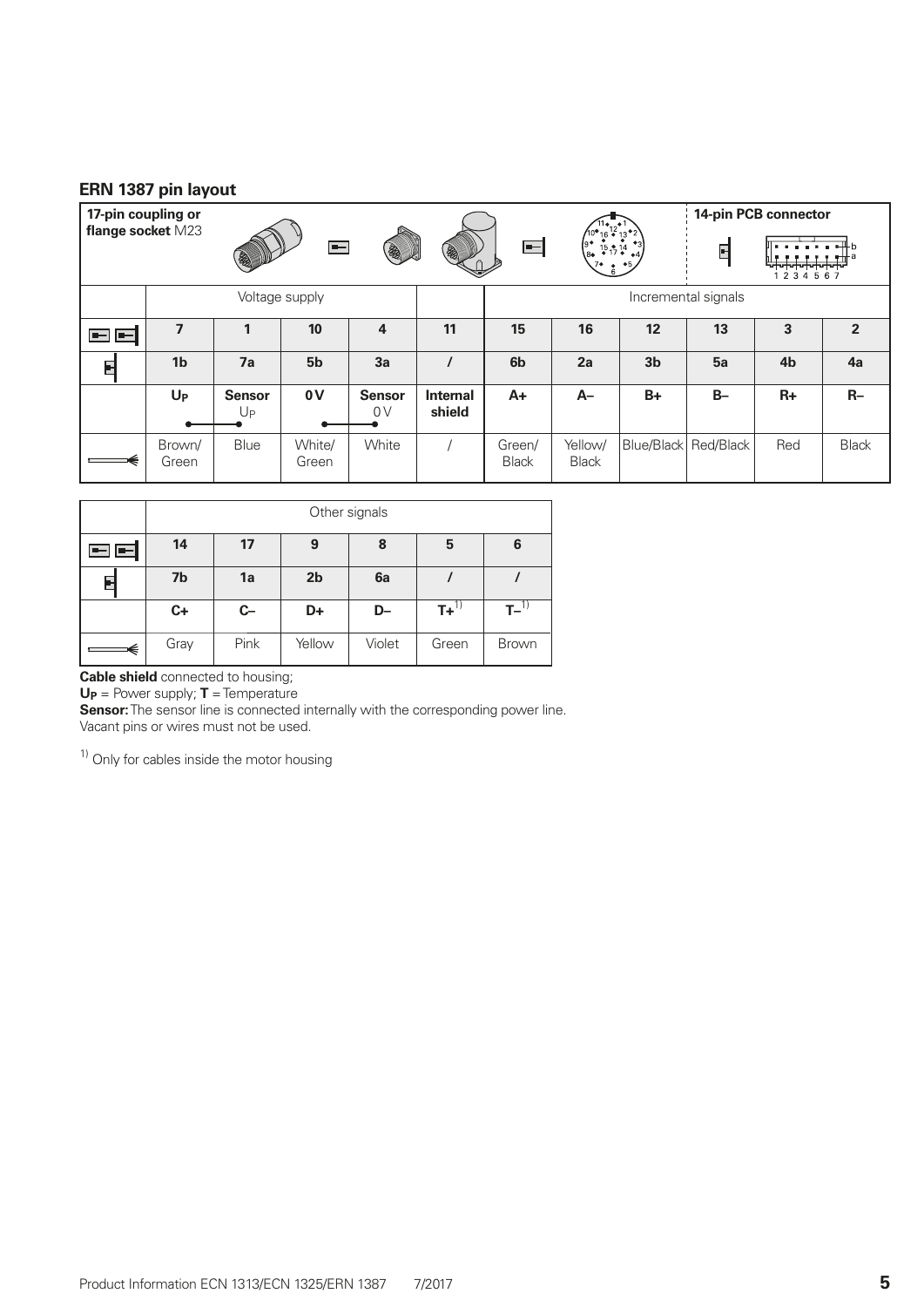### **HEIDENHAIN measuring equipment**

#### **PWM 20**

Together with the ATS adjusting and testing software, the PWM 20 phase angle measuring unit serves for diagnosis and adjustment of HEIDENHAIN encoders.



For more information, see the *PWM 20/ ATS Software* Product Information document*.*

|                       | <b>PWM 20</b>                                                                                                                                                                                                                                                                                                                                       |
|-----------------------|-----------------------------------------------------------------------------------------------------------------------------------------------------------------------------------------------------------------------------------------------------------------------------------------------------------------------------------------------------|
| <b>Encoder input</b>  | • EnDat 2.1 or EnDat 2.2 (absolute value with or without<br>incremental signals)<br>$\bullet$ DRIVE-CLIQ<br>• Fanuc Serial Interface<br>• Mitsubishi high speed interface<br>• Yaskawa Serial Interface<br>• Panasonic serial interface<br>$\bullet$ SSI<br>$\bullet$ 1 V <sub>PP</sub> /TTL/11 $\mu$ A <sub>PP</sub><br>• HTL (via signal adapter) |
| <b>Interface</b>      | <b>USB 2.0</b>                                                                                                                                                                                                                                                                                                                                      |
| <b>Voltage supply</b> | AC 100 V to 240 V or DC 24 V                                                                                                                                                                                                                                                                                                                        |
| <b>Dimensions</b>     | 258 mm x 154 mm x 55 mm                                                                                                                                                                                                                                                                                                                             |

|                                                   | <b>ATS</b>                                                                                                                                                                                                    |
|---------------------------------------------------|---------------------------------------------------------------------------------------------------------------------------------------------------------------------------------------------------------------|
| <b>Languages</b>                                  | Choice between English and German                                                                                                                                                                             |
| <b>Functions</b>                                  | • Position display<br>• Connection dialog<br>• Diagnostics<br>• Mounting wizard for EBI/ECI/EQI, LIP 200, LIC 4000<br>and others<br>• Additional functions (if supported by the encoder)<br>• Memory contents |
| <b>System requirements</b><br>and recommendations | PC (dual-core processor $> 2$ GHz)<br>RAM > 2 GB<br>Operating system: Windows XP, Vista, 7, 8, 10 (32-bit/64-bit)<br>200 MB free space on hard disk                                                           |

DRIVE-CLiQ is a registered trademark of SIEMENS AG.